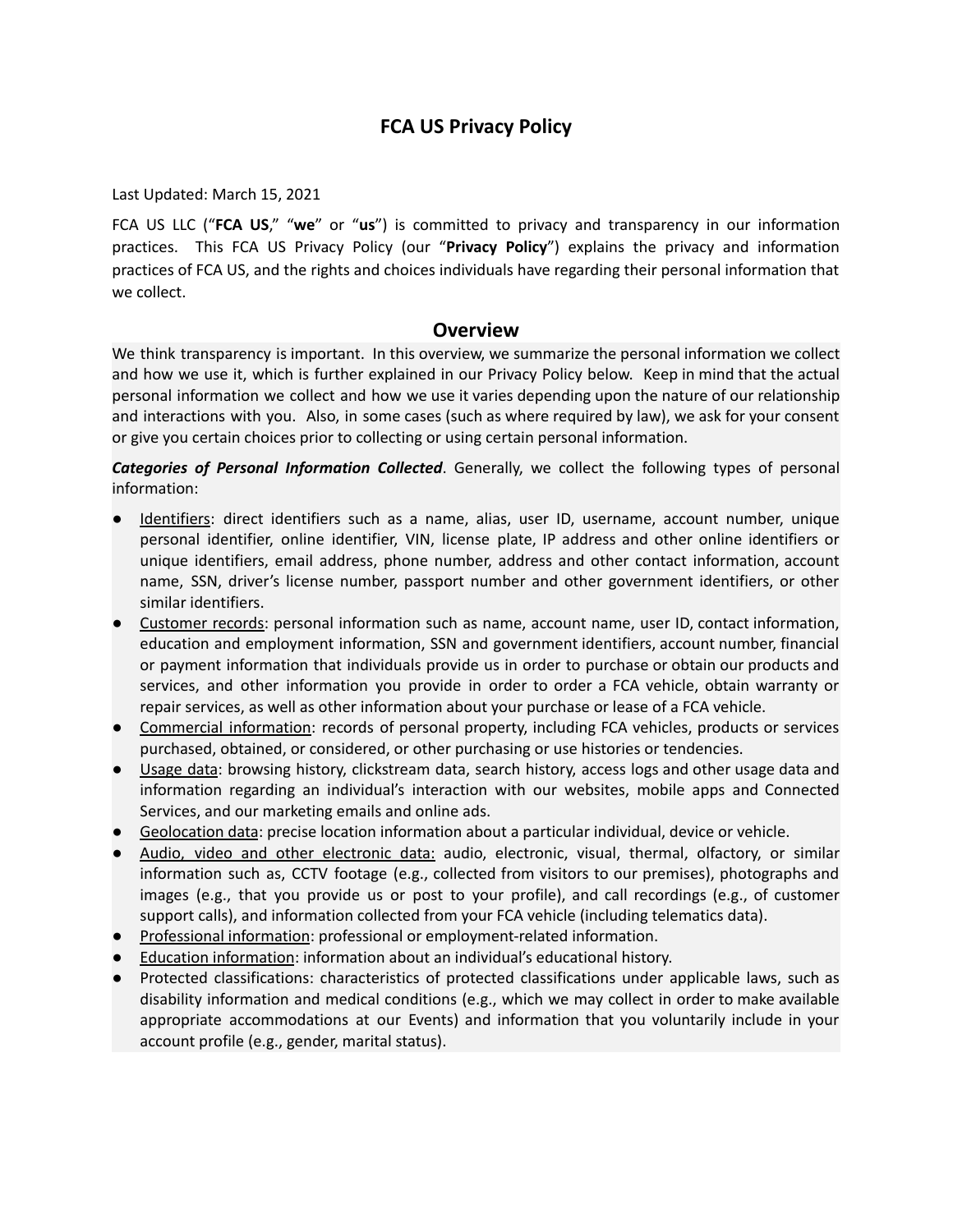Inferences: inferences drawn from personal information that we collect to create a profile reflecting an individual's preferences, characteristics, predispositions, behavior, attitudes, intelligence, abilities or aptitudes. For example, we may analyze personal information in order to identify the offers and information that may be most relevant to customers, so that we can better reach them with relevant offers and ads.

*Purposes of Use***.** In general, we may use and disclose the personal information for the following purposes:

- Providing our services and related support
- Safety, recall and warranty
- Analyzing and improving our services
- Communicating with you
- Personalizing content and experiences
- Advertising, marketing and promotional purposes
- Supporting our general business operations
- Securing and protecting our assets and rights
- Complying with legal obligations

If you are a California resident, review the *Additional Information for California Residents* section below for important information about the categories of personal information we collect and disclose, as well as your rights under California privacy laws, including your right to submit a Do Not Sell My [Info](https://privacyportal-cdn.onetrust.com/dsarwebform/abdee64f-f547-46bd-97a7-f56d58479fce/1c3a169b-1230-4a2e-b664-8785e3763e2c.html) request (i.e., to opt of the sale of your personal information by us).

You can review more detailed information about our privacy practices and your rights and choices below in our Privacy Policy. Your use of our Services is subject to our applicable terms of service, including our [Terms](https://www.chrysler.com/crossbrand_us/terms-of-use) of Use, and our mobile app End User License Agreements, and the SiriusXM [Guardian](https://www.driveuconnect.com/sirius-xm-guardian/terms.html) Terms of [Services](https://www.driveuconnect.com/sirius-xm-guardian/terms.html) (collectively, the "**Terms**"). These Terms are incorporated by reference into this Privacy Policy. Including their applicable limitations on liability and the resolution of disputes. **By disclosing your personal information to us or using our Services, you understand and agree that FCA US may collect, use and disclose your personal information in accordance with this Privacy Policy and the Terms.**

#### **1. SCOPE**

This Privacy Policy applies to our collection, use and disclosure of personal information related to (a) current and former owner(s) of FCA vehicles, (b) our websites (each a "**Website**") and mobile applications (each as "**App**") that link to or display this Privacy Policy, (c) our "**Connected Services**," such as SiriusXM Guardian Services (separate subscription required), and the Uconnect® platform, mobile applications and features, and other services, features and technologies we make available via your vehicle, collectively the "**Services**"), and (d) as well as individuals that contact us, interact us or express interest in our vehicles. This Privacy Policy does not apply to job applicants and candidates who apply for employment with us, or to employees and non-employee workers.

*Personal Information***.** Personal information includes any information that identifies, relates to, describes, or is reasonably capable of being associated with, or reasonably linked or linkable to, a particular individual or household.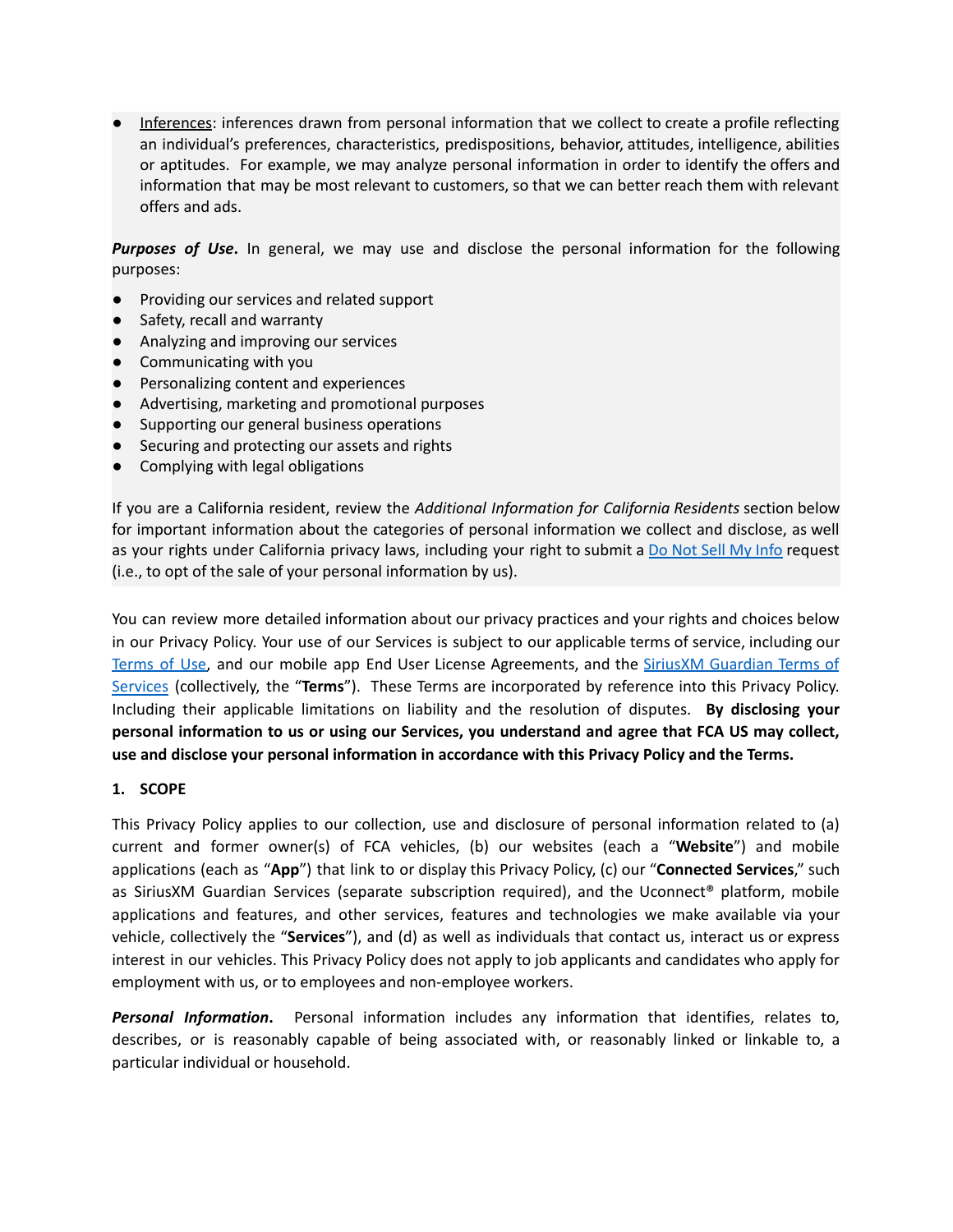*Additional Privacy Notices***.** We may also provide additional privacy notices for specific services. These privacy notices supplement this Privacy Policy and provide additional or more specific information about our information practices relevant to such services. For example, the FCA [Connected](https://www.driveuconnect.com/connectedservices/privacy) Services Privacy [Notice](https://www.driveuconnect.com/connectedservices/privacy) applies to and provides more detail about our collection, use and disclosure of personal information related to our Connected Services.

# **2. INFORMATION WE COLLECT**

The information we collect varies depending upon the circumstances and the Services you use.

*Sources of Personal Information.* We may collect personal information directly from individuals, such as when an individual registers for a Connected Services or MOPAR® account, contacts us, or inquires with us about a FCA vehicle. We may also collect personal information from third parties, as well as automatically collect personal information related to the use of our Websites, Apps, Connected Services and other Services.

*Information We Collect from You*. We may collect personal information directly from you, including:

- Registration and profile information: to access and use certain of our Services (such as Connected Services or a MOPAR<sup>®</sup> account), you must register for an account by providing us with certain required information, which may include your name, a user name, password, email, and other contact information. We may also ask you or allow you to submit certain additional optional information, which may include your phone number, location, preferences, and other similar profile information.
- Purchases and payments information: if you purchase products or services from us, such as branded merchandise or parts, whether online or over the phone, we collect information related to your order, which may include name, billing and shipping address, and payment details. We may work with external payment processors and fulfillment partners to process these payments.
- Communications and support: if you contact us by email, mail, phone, chat or otherwise regarding the Services, we collect and maintain a record of your contact details, communications and our responses. If you call us, we may also record calls and maintain logs and records of those calls.
- Inquiries and requests: we also collect personal information when you submit information to or request information from us (such as request a quote, find a vehicle or locate a dealer) or sign up for marketing and communications from us (such as related to FCA US product launches, special offers and upcoming FCA vehicle and product releases). The information we may collect includes your name, contact information, location, vehicle of interest, current vehicle and other information.
- Events, contests and promotions: we may also run contests, sweepstakes or other promotions or participate in certain events (collectively, "**Events**"), online and offline. If you choose to participate in an Event, we may ask you for personal information, including your name, age, contact information, vehicle of interest or other information. Certain Events may be co-branded with one of our partners or run on an external website, such as Facebook. In these instances, the collection of your personal information may occur directly or through an external website.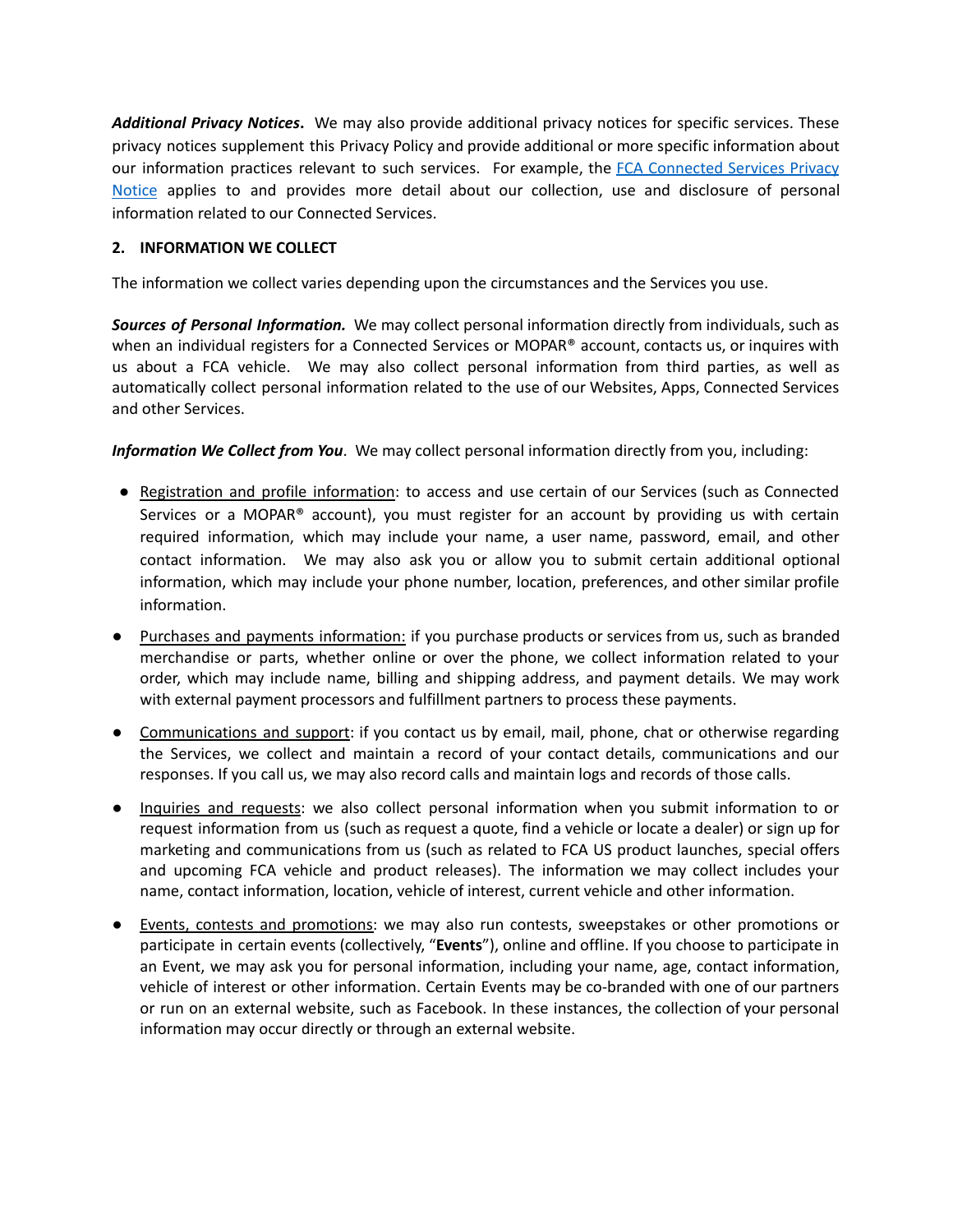● User content: if you choose to engage in forums, blogs, or similar features offered by us as part of the Services, we may maintain records about the content you post, such as comments, reviews or questions, as well as date and time and other metadata associated with your user content. User content may also be viewable by other visitors and users of the Services.

*Information We Collect from Third Parties***.** We may also collect personal information about you from third parties, such as partners or dealers we work with. For example, we receive purchase, payment and finance information from our dealers when you purchase or lease one of our vehicles from them. In addition, FCA dealers and service centers provide us with information about vehicle maintenance and services that they provide you or that you request. We may also collect public record information such as vehicle sales records and motor vehicle records, as well as information about how individuals interact with us or comment about FCA and our products and services through social media. We also may enhance or update the personal information we have about you, with information obtained from third parties. We also collect device identifiers and other information from third-party platforms and mobile applications that you use when accessing our Services. Also, if you take advantage of a third party or affiliate offer through the Services, we may receive information from that third party about your interaction with them.

*Information We Collect Automatically***.** We may collect personal information about visitors to our offices and premises, for example, through CCTV and other physical security monitoring. We also may collect personal information about how you use the Services and interact with our Websites and Apps, such as information we collect automatically including cookies and pixel tags, IP address, app identifier, advertising ID, location information, browser type, device type, domain name, the website that led you to our Services, the website to which you go after leaving our Services, the dates and times you access our Services, and the links you click and your other activities within the Services. We may also use pixels in HTML emails to understand if individuals read the emails we send to them. (For more information, see the *Cookies and Other Tracking Information* section below.) We also may collect geolocation information through our Apps and the Connected Services and we may derive your location data based upon the IP address of the device you use to access the Services. In addition, we may derive certain insights about you based on this and other personal information we have collected about you.

We may link this personal information with the other information we have collected about you. For more information, see the *Cookies and Other Tracking Information* section below.

#### **3. USE OF PERSONAL INFORMATION**

We may use the personal information we collect for the following business and commercial purposes:

- Providing our Services and related support: to provide and maintain our Services; to authenticate users; to perform technical operations, such as updating software; for recall purposes; to provide and communicate with you about our Websites, Services, vehicles and other products; to respond to your requests; to administer Events that you participate in; to fulfill your orders and process your payments; to provide technical support; and for other customer service and support purposes.
- Safety, recall and warranty: for safety, recall and warranty purposes, such as to send recall notices, process recall and warranty claims, and for other purposes related to vehicle safety.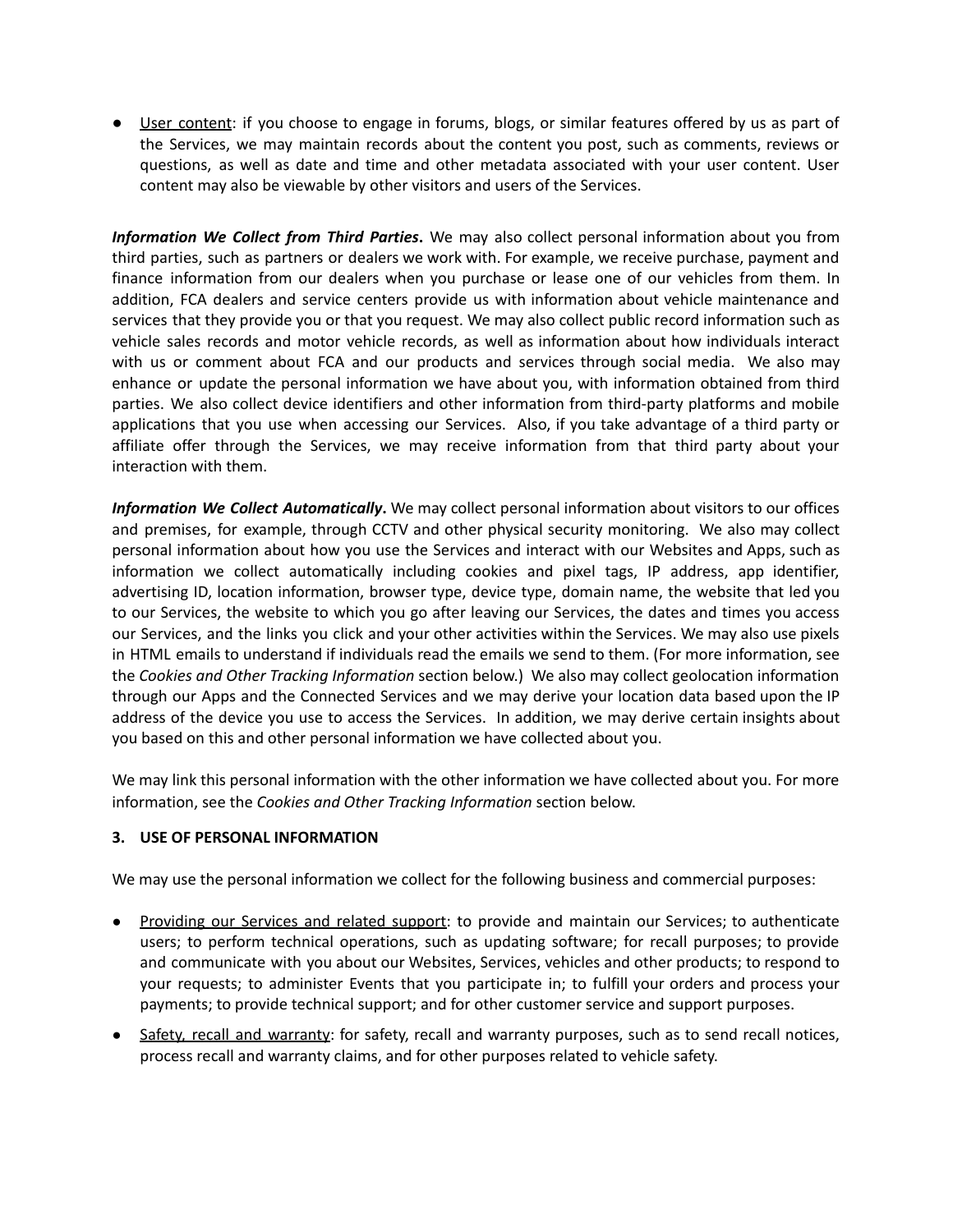- Analyzing and improving our Services: to better understand how users access and use our vehicles and other products and the Services, for other research and analytical purposes, such as to evaluate and improve our Services and business operations, develop new features, products, or services, and to otherwise improve our Services and user experiences.
- Communicating with you: to provide you with the information or services that you have requested (e.g., to provide a quote or to contact you to book a test drive); to communicate with you about your use of our Services; to respond to your inquiries; to administer surveys and questionnaires, such as for market research or user satisfaction purposes; and for other customer service purposes.
- Personalizing content and experiences: to personalize content for you, to offer location customization and personalized help and instructions, and to otherwise personalize your experiences.
- Advertising, marketing and promotional purposes: to contact you about our products or services or send you newsletters, offers or other information we think may interest you; to administer promotions and contests; to reach you with more relevant ads; and to measure and improve our advertising and marketing campaigns.
- Supporting our general business operations: relating to audits and assessments of our business operations, security controls, financial controls, compliance with legal obligation, and otherwise relating to the administration of our general business, accounting, record keeping and legal functions.
- Securing and protecting our assets and rights: to protect our business operations, secure our network and information technology, assets and services; to prevent and detect fraud, unauthorized activities, access and other misconduct; where we believe necessary to investigate, prevent or take action regarding suspected violations of our Terms and other agreements, as well as fraud, illegal activities and other situations involving potential threats to the rights or safety of any person or third party.
- Complying with legal obligations: to comply with the law or legal proceedings. For example, we may disclose information in response to subpoenas, court orders, and other lawful requests by regulators and law enforcement, including responding to national security or law enforcement disclosure requirements.

*Aggregate and De-identified Information*. We also may use de-identified information and create anonymous and aggregated data sets and reports in order to assess, improve and develop our business, products and services, prepare benchmarking reports and for other research and analytics purposes.

# **4. DISCLOSURE OF PERSONAL INFORMATION**

We disclose personal information in order to provide and improve our products and Services, reach users with more relevant information and offers, for warranty and safety purposes, to make available third-party offers you may be interested in, and as otherwise set out below.

*Affiliates, Vendors and Providers*. We may share or disclose the personal information with our vendors and others who we work with to make certain services available, such as:

Affiliates: to our affiliate and subsidiary companies; however, if we do so, their use and disclosure of your personal information will be in accordance with this Privacy Policy.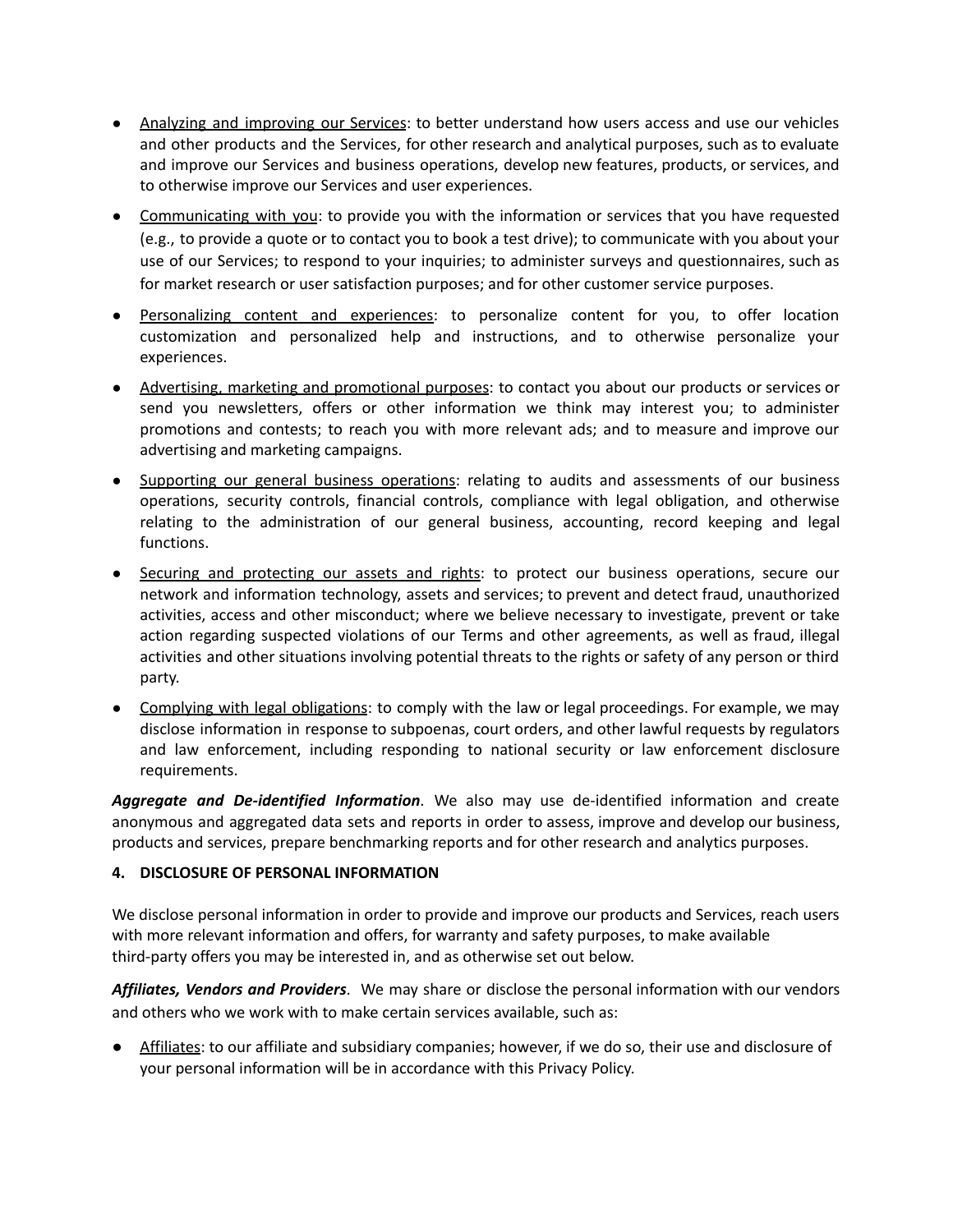- Yendors: to our third-party vendors, service providers, contractors or agents who use such data in order to perform functions on our behalf.
- Third party providers: some of the Services we make available to you may be supported by third parties, who may collect and receive personal information about you as part of their provision of the particular feature, service or application, or in order to respond to a request you make via the Services. If you click on an offer or otherwise choose to take advantage of a third-party offer in the Services, we may share your personal information with that third party to facilitate your interaction, such as for purposes of usage-based insurance. The use of your personal information by these third parties is subject to their respective privacy policies. For more information on how we share information with respect to the Connected Services, please see the FCA [Connected](https://www.driveuconnect.com/connectedservices/privacy) Services Privacy [Notice](https://www.driveuconnect.com/connectedservices/privacy).

*Other Individuals.* If you are an owner and you permit another driver to register your vehicle for Connected Services or to otherwise access and use your account, then you acknowledge and agree that such individual(s) may have access to your account and associated personal information about your vehicle(s). Further, if you post user content, this may be viewable by other users of the Services.

*Dealers and Other Third Parties.* We may share personal information with dealers and other select third parties, for marketing, research and analytics purposes.

- Dealers: we may share personal information, such as name, contact information and other data about your vehicles or interests, with our authorized dealers in your area so that they may contact you about your vehicle needs and purchase plans, or otherwise reach out to you for marketing purposes.
- Marketing partners: we may share your personal information with certain third parties so that they may send you offers and other information we think you may be interested in.
- Other third parties: we may share your personal information with other third parties that provide advertising, campaign measurement, online and mobile analytics, and related services. These other third parties may receive or access Usage Data and other personal information in order to help us better reach individuals with relevant ads and measure our ad campaigns, or to better understand how individuals interact with our Websites and online services overtime and across devices.

*Business and Operational Purposes.* In addition, we may disclose personal information in support of our business and operational purposes, including:

- Business transfers: as part of any merger, acquisition, financing, sale of company assets or interests in the respective company, or in the case of insolvency, bankruptcy, or receivership, including during negotiations related to such business transfers.
- Protecting rights and interests: to protect or defend the safety, rights, property, or security of FCA US, third parties or the general public, including to protect the Services, to detect, prevent, or otherwise address fraud, security, technical issues, or other activity which we, in our sole discretion, consider to be, or to pose a risk of being, illegal, unethical, or legally actionable activity. We may also use personal information as evidence in litigation in which we are involved, and as necessary to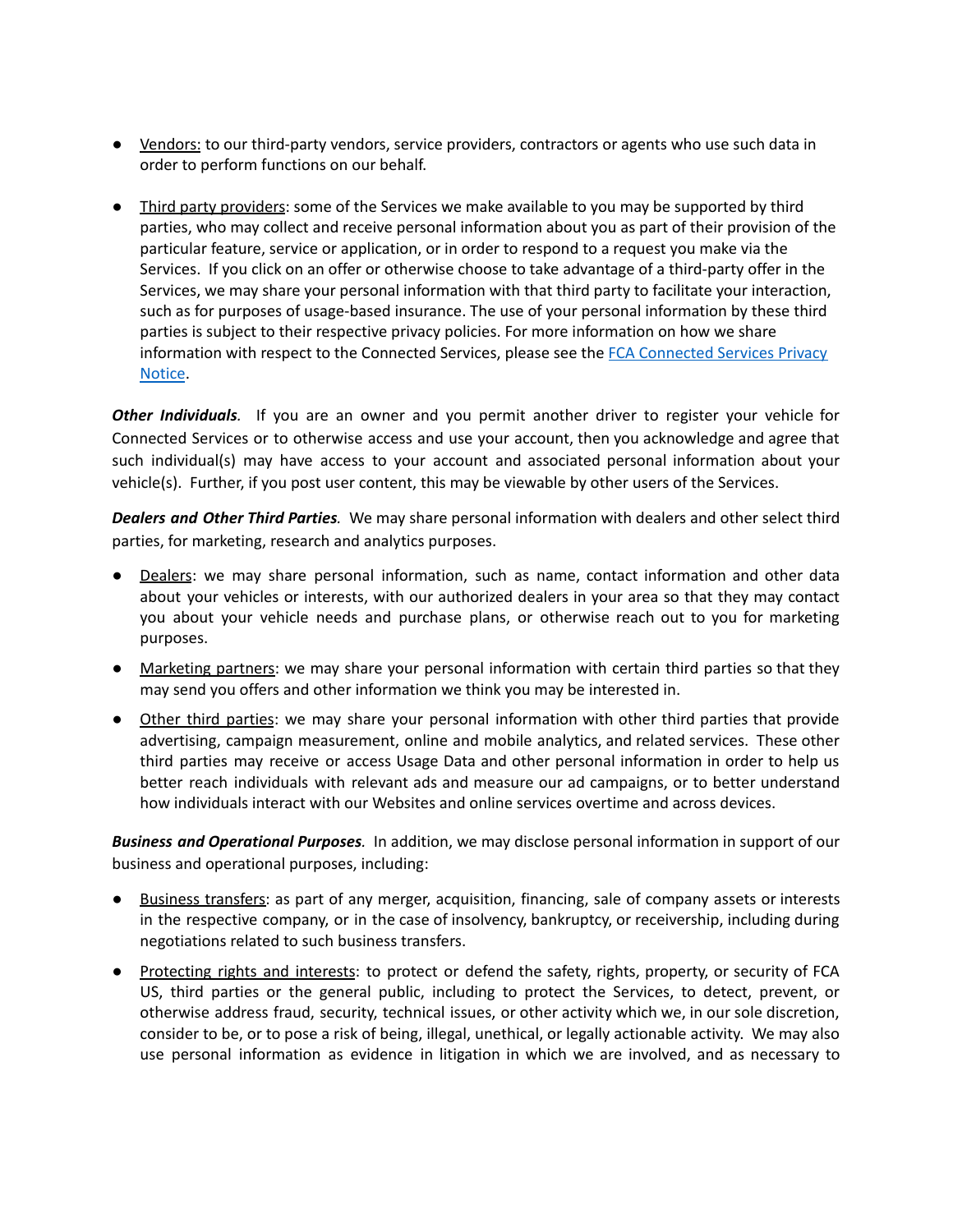enforce this Privacy Policy or our Terms and other applicable agreements with you.

Complying with legal obligations: to comply with applicable legal or regulatory obligations, including as part of a judicial proceeding, in response to a subpoena, warrant, court order or other legal process, or as part of an investigation of or request by law enforcement or a government official.

*Aggregate and De-Identified Information.* We may use and disclose aggregate, anonymous, or de-identified information about users for marketing, advertising, research, compliance, or other purposes.

# **5. COOKIES AND OTHER TRACKING INFORMATION**

We and our third-party providers use cookies, clear GIFs/pixel tags, JavaScript, local storage, log files, and other mechanisms to automatically collect and record information about your browsing activities and use of the Websites and other Services. We may combine this "usage data" with other personal information we collect about you. We use this usage data to understand how our Services are used, track bugs and errors, provide and improve our Services, verify account credentials, allow logins, track sessions, prevent fraud, and protect our Services, as well as for targeted marketing and advertising, to personalize content and for analytics purposes (see the *Your Rights and Choices* section below for information about opting-in out of certain uses of your personal information)

*Cookie***s.** Cookies are alphanumeric identifiers that we transfer to your computer's hard drive through your web browser for record-keeping purposes. Some cookies allow us to make it easier for you to navigate our Website, while others are used to enable a faster log-in process or to allow us to track your activities while using our Website. Most web browsers automatically accept cookies, but if you prefer, you can edit your browser options to block them in the future. The Help portion of the toolbar on most browsers will tell you how to prevent your computer from accepting new cookies, how to have the browser notify you when you receive a new cookie, or how to disable cookies altogether. Some of the Services may not work properly if you disable cookies.

*Clear GIFs, pixel tags and other technologies.* Clear GIFs are tiny graphics with a unique identifier, similar in function to cookies. In contrast to cookies, which are stored on your computer's hard drive, clear GIFs are embedded invisibly on web pages. We may use clear GIFs (also referred to as web beacons, web bugs or pixel tags), in connection with our Services to, among other things, track the activities users of our Services, help us manage content, and compile statistics about usage of our Services. We and our service providers also use clear GIFs in HTML emails to our customers, to help us track email response rates, identify when our emails are viewed, and track whether our emails are forwarded.

*Third-Party Analytics*. We may use third-party analytics companies, for example Google [Analytics](http://www.google.com/intl/en/policies/privacy/) (see [privacy](https://support.google.com/analytics/answer/6004245?hl=en) policy and [opt-out](https://tools.google.com/dlpage/gaoptout)) to evaluate use of our Services. We use these tools to help us understand use of, and to improve, our Services, performance, ad campaigns, and user experiences. These entities may use cookies and other tracking technologies, such as web beacons or local storage objects (LSOs), to perform their services.

*Do Not Track (DNT)***.** Our Websites currently do not respond to "do not track" signals. You may, however, disable certain tracking mechanisms in the cookie preference settings of your web browser and opt out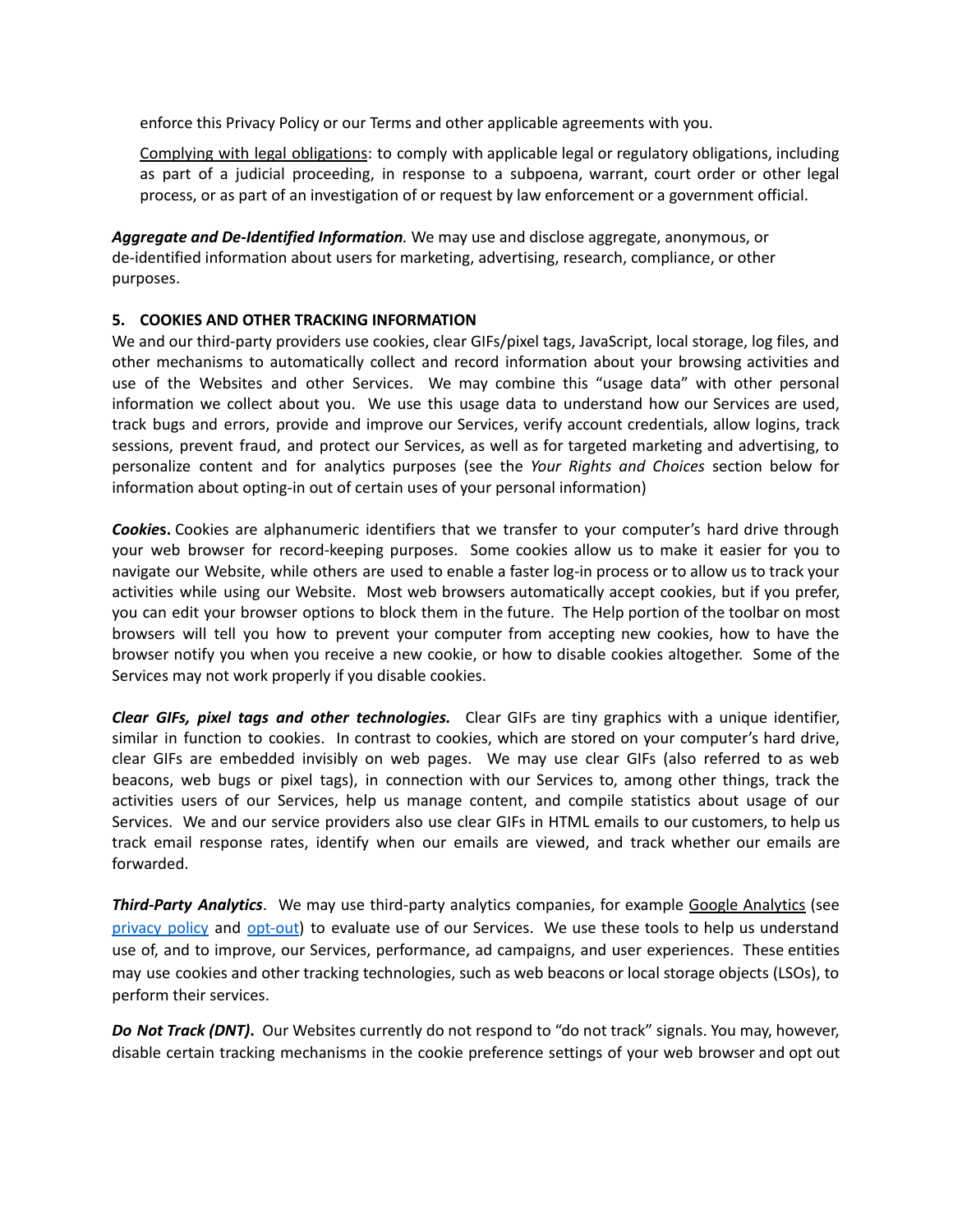of certain third-party ad cookies on our Websites.

*Preferences***.** You can opt out of or change your preferences for most third-party cookies and tags on our Websites, by adjusting your cookie settings using our cookie preference manager (accessible from the "Cookie Settings" link in the footer of our Websites). In addition, you may block or disable cookies for the device and browser you are using, through your browser settings; however, certain features on our Websites may not be available or function properly if you block or disable cookies.

#### **6. INTEREST BASED ADVERTISING**

We may work with third-party ad networks, channel partners, measurement services and others ("third-party ad companies") to personalize content and advertising on our Services, and to manage our advertising on third-party sites, mobile apps and online services. We and these third-party ad companies may use cookies, pixels tags, and other tools (which we may refer to collectively as "targeting cookies") to collect activity information within our Services (as well as on third-party sites and services), as well as IP address, device ID, cookie and advertising IDs, and other identifiers, and location information (about you and your vehicle); we and these third-party ad companies use this information to provide you more relevant ads and content within our Services and to improve and evaluate the success of such ads and content.

We also may share certain hashed customer list information (such as your email address) with third parties—such as Facebook and Google—so that we can better target ads and content to our users, and others with similar interests, within their services. These third parties use the personal information we provide to help us target ads and to enforce their terms, but we do not permit them to use or share the data we submit with other third-party advertisers.

*Preferences.* You can review or change your preferences for targeting cookies and tags on our Websites by adjusting your cookie settings, which you can access by clicking the "Cookie Settings" link in the footer of our Websites.

*Industry Ad Choice Programs.* FCA US adheres to Digital Advertising Alliance self-regulatory principles for online behavioral advertising. For more information or to opt out of third-party advertising cookies and tags on our Websites, go to [www.privacy](http://www.privacyrights.info) rights.info. You may also obtain more information about targeted or "interest-based advertising" by visiting [www.aboutads.info/choices](http://www.aboutads.info/choices) (Digital Advertising Alliance(US)) or [www.youradchoices.ca/choices/](http://www.youradchoices.ca/choices/) (Digital Advertising Alliance of Canada). Opting out of participating ad networks does not opt you out of being served advertising. You may continue to receive generic or "contextual" ads on our Services. You may also continue to receive targeted ads on other websites, from companies that do not participate in the above programs.

#### **7. SECURITY**

We have implemented a variety of safeguards designed to protect personal information we collect from unauthorized access, use, or disclosure. However, no method of electronic transmission or storage, is 100% secure. Therefore, we cannot guarantee its absolute security. You should take steps to protect against unauthorized access to your password, phone, and computer by, among other things, signing off after using a shared computer, choosing a robust password that nobody else knows or can easily guess,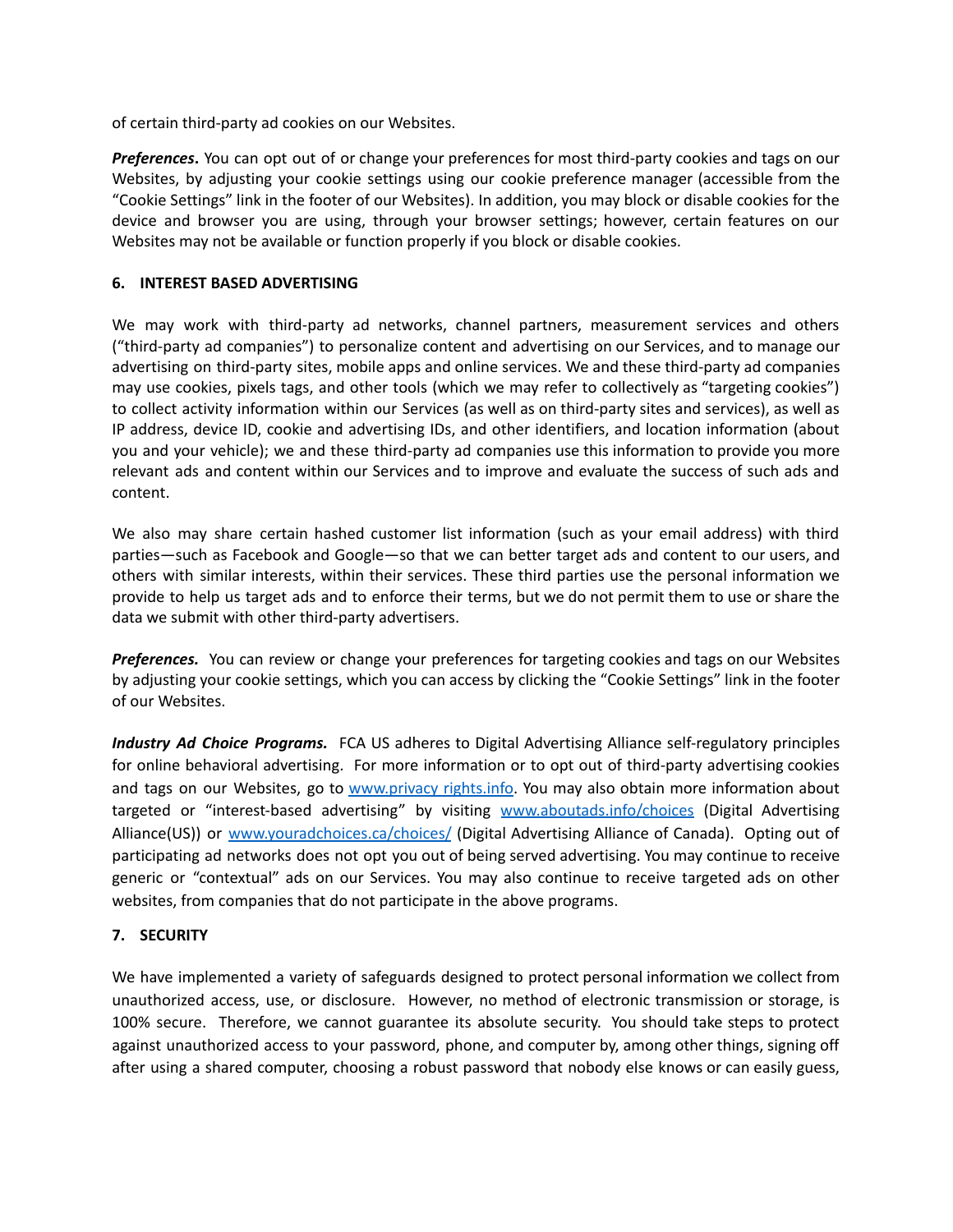and keeping your log-in and password private. We are not responsible for any lost, stolen, or compromised passwords, or for any activity on your account via unauthorized password activity.

### **8. THIRD PARTY AND CO-BRANDED SITES AND OTHER SERVICES**

Our Services may contain links to third-party websites, mobile applications or other services, operated by a third party and subject to a different privacy policy. You should review the privacy policy on any website, mobile application or online service. Please be aware that FCA US is not responsible for and cannot control the privacy practices of other websites or third parties. Our Services may also contain links to co-branded websites that may display the FCA US logo and trademarks but are maintained by third parties, and do not display this Privacy Policy. Please read the privacy policies provided on these co-branded websites, which govern the privacy practices relating to personal information collected via that website.

# **9. RIGHTS AND CHOICES**

In this section we describe the choices individuals have regarding our collection, use and handling of their personal information. If you are a California resident, see the *Additional Information for California Residents* section below for information about your rights under California privacy laws.

*Access and Update Information*. You may access and update certain of your personal information by accessing and adjusting your account settings. You may also contact us using the information in the Contact Us section below to make an access, correction or other privacy request. Please note that we may maintain copies of information that you have updated, modified or deleted, in our business records and in the normal course of our business operations, as permitted or required by applicable law. Your access to or correction of your personal information is subject to applicable legal restrictions and the availability of such information. Further, we may take reasonable steps to verify your identity before granting such access or making corrections.

*Opting Out – Connected Services.* In order to provide the Connected Services, we must collect, use and disclose certain information from a vehicle, as well as personal information related to your registration, or subscription for Connected Services ("**Covered Data**"). You can request that we do not share or disclose your Covered Data with third parties by submitting a request [here.](https://privacyportal.onetrust.com/webform/abdee64f-f547-46bd-97a7-f56d58479fce/7d68420a-1005-4f26-80ae-e115247ecb2d) Please note that this opt out does not apply to disclosures to non-affiliated entities and service providers or others in order to make Connected Services available to you, or respond to your request or comply with our legal obligations or disclosures to our agents and service providers; it also doesn't apply to prior disclosures of your Covered Data.

*Marketing Communications*. You may opt out of receiving marketing communications from us by emailing us at *dprivacy@fcagroup.com*. You may also opt out of email marketing by using the unsubscribe link in any such email we send to you. Further, if you have opted into and no longer wish to receive text messages from us you may opt out by texting STOP to cancel future text message (reply HELP for more information or help). Please note that marketing opt-out requests will only remove you from our direct marketing lists. If you would like to opt out of marketing from a FCA dealer or other third party, you must contact them directly to opt out.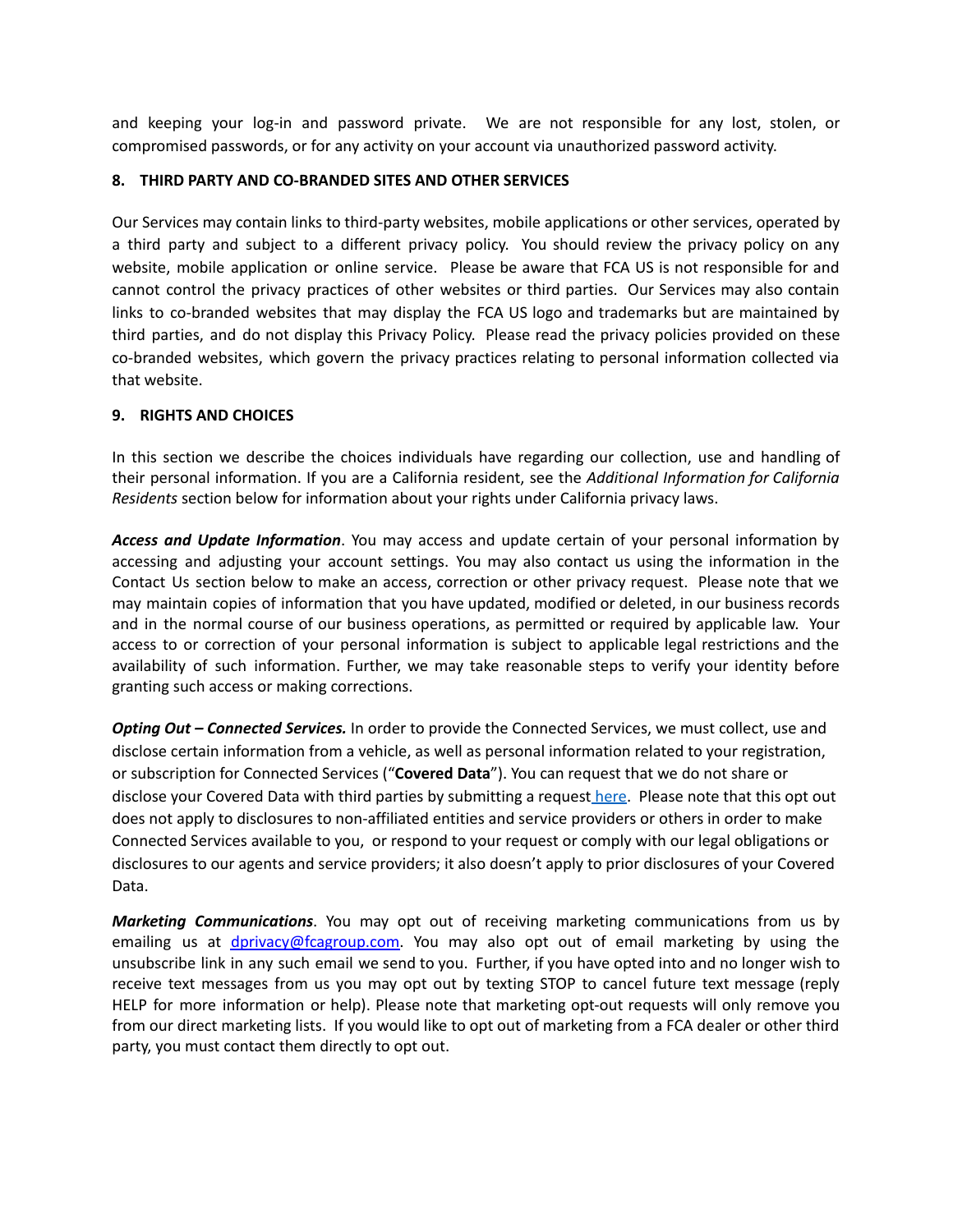*Third-Party Ads and Cookies.* As noted above, you can control your cookie preferences on our Websites and opt out of most third-party advertising tags and cookies on our Websites, using our cookie preference manager, which you can access by clicking the "Cookie Settings" link in the footer of our Websites.

# **10. SPECIAL NOTICE TO INTERNATIONAL USERS AND CUSTOMERS**

As a globally operating company, FCA US may transfer your personal information to the United States and to other jurisdictions where we or our affiliates, suppliers or service providers have operations. As such, your personal information may be accessed, stored, processed, or subject to law enforcement requests in these jurisdictions, which may not have equivalent privacy laws as in your home jurisdiction. We will take steps to ensure that your personal information receives an adequate level of protection in the jurisdictions in which we process it, including through appropriate written data processing terms and/or data transfer agreements.

# **11. CHILDREN**

Our Services are not targeted and directed at children under age 16 and we do not knowingly collect any personal information from a child under 16. If you believe we have inadvertently collected personal information about a child, please contact us and we will take steps to delete this information.

# **12. CHANGES TO THIS PRIVACY POLICY**

We encourage you to periodically review this Privacy Policy as we may change our Privacy Policy from time to time, in which case we will post the updated Privacy Policy on our Websites or within the Apps. If we make any changes to this Privacy Policy that materially affect our practices with regard to the personal information we have previously collected from you, we will endeavor to provide you with notice in advance of such change, such as by changing the effective date of the Privacy Policy or notifying you at your email address of record. Your continued use of the Services following a change in the Privacy Policy represents consent to the updated Privacy Policy to the fullest extent permitted by law.

#### 13. **CONTACT US**

If you have any questions about this Privacy Policy or our privacy practices, please contact us via email at [dprivacy@fcagroup.com.](mailto:dprivacy@fcagroup.com)

#### **14. ADDITIONAL INFORMATION FOR CALIFORNIA RESIDENTS**

In this section, we provide additional information to California residents about how we handle their personal information, as required under California privacy laws including the California Consumer Privacy Act ("**CCPA**"). This section does not address or apply to our handling of publicly available information lawfully made available by state or federal government records or other personal information that is exempt under the CCPA.

#### **A. Categories of Personal Information About California Residents**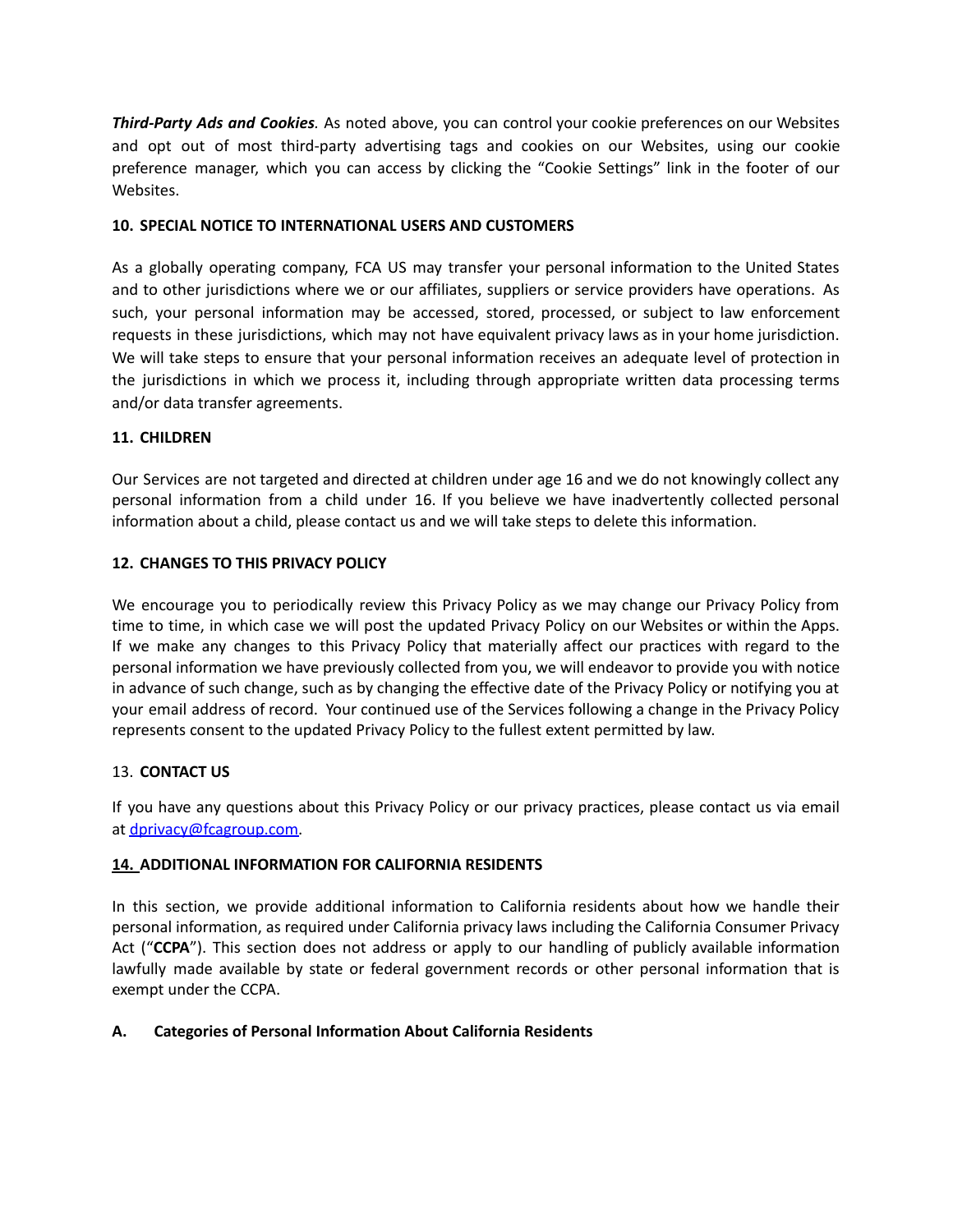In this section we describe, generally, how we have collected and disclosed personal information about consumers in the prior 12 months (from the Last Updated date above).

*Categories of Personal Information Collected and Disclosed*. While our collection, use, and disclosure of personal information varies based upon our relationship and interactions with consumers, the table below identifies the categories of personal information (as defined by the CCPA) we have collected about consumers, as well as how we may disclose such information for a business purpose. For more information about the business and commercial purposes for which we collect, use and disclose personal information, please see the Use of Personal Information and the Disclosure of Personal Information sections above.

| Category                   | <b>Description</b>                                                                                                                                                                                                                                                                                                                                                                                                                                                                                              | Categories of Third Parties to Whom We<br>May Disclose this Information                                                                                                                                                                                           |
|----------------------------|-----------------------------------------------------------------------------------------------------------------------------------------------------------------------------------------------------------------------------------------------------------------------------------------------------------------------------------------------------------------------------------------------------------------------------------------------------------------------------------------------------------------|-------------------------------------------------------------------------------------------------------------------------------------------------------------------------------------------------------------------------------------------------------------------|
| Identifiers                | Includes direct identifiers, such as name, alias, user ID,<br>username, account number, unique personal identifier,<br>online identifier, VIN, license plate, IP address and other<br>online identifiers or unique identifiers, email address,<br>phone number, address and other contact information,<br>account name, SSN, driver's license number, passport<br>number and other government identifiers, or other similar<br>identifiers.                                                                     | • service providers<br>• advisors and agents<br>• government entities and law<br>enforcement<br>· affiliates and subsidiaries<br>• advertising networks<br>• analytics providers<br>· social networks<br>· dealers<br>• platform providers<br>• telecom providers |
| <b>Customer</b><br>records | Includes personal information such as name, account name,<br>user ID, contact information, education and employment<br>information, SSN and government identifiers, account<br>number, financial or payment information that individuals<br>provide us in order to purchase or obtain our products and<br>services, and other information you provide in order to<br>order a FCA vehicle, obtain warranty or repair services, as<br>well as other information about your purchase or lease of a<br>FCA vehicle. | • service providers<br>• advisors and agents<br>• government entities and law<br>enforcement<br>• affiliates and subsidiaries<br>• dealers<br>• platform providers<br>• telecom providers<br>• internet service providers                                         |
| Commercial<br>information  | Includes records of personal property including FCA<br>vehicles, products or services purchased, obtained, or<br>considered, or other purchasing or use histories or<br>tendencies.                                                                                                                                                                                                                                                                                                                             | • service providers<br>• advisors and agents<br>· government entities and law<br>enforcement<br>• affiliates and subsidiaries<br>• dealers<br>• platform providers<br>• telecom providers<br>• internet service providers                                         |
| Usage data                 | Includes browsing history, clickstream data, search history,<br>access logs and other usage data and information regarding<br>an individual's interaction with our Websites, mobile apps<br>and Connected Services, and our marketing emails and<br>online ads.                                                                                                                                                                                                                                                 | • service providers<br>• advisors and agents<br>· government entities and law<br>enforcement<br>• affiliates and subsidiaries<br>· advertising networks<br>• analytics providers                                                                                  |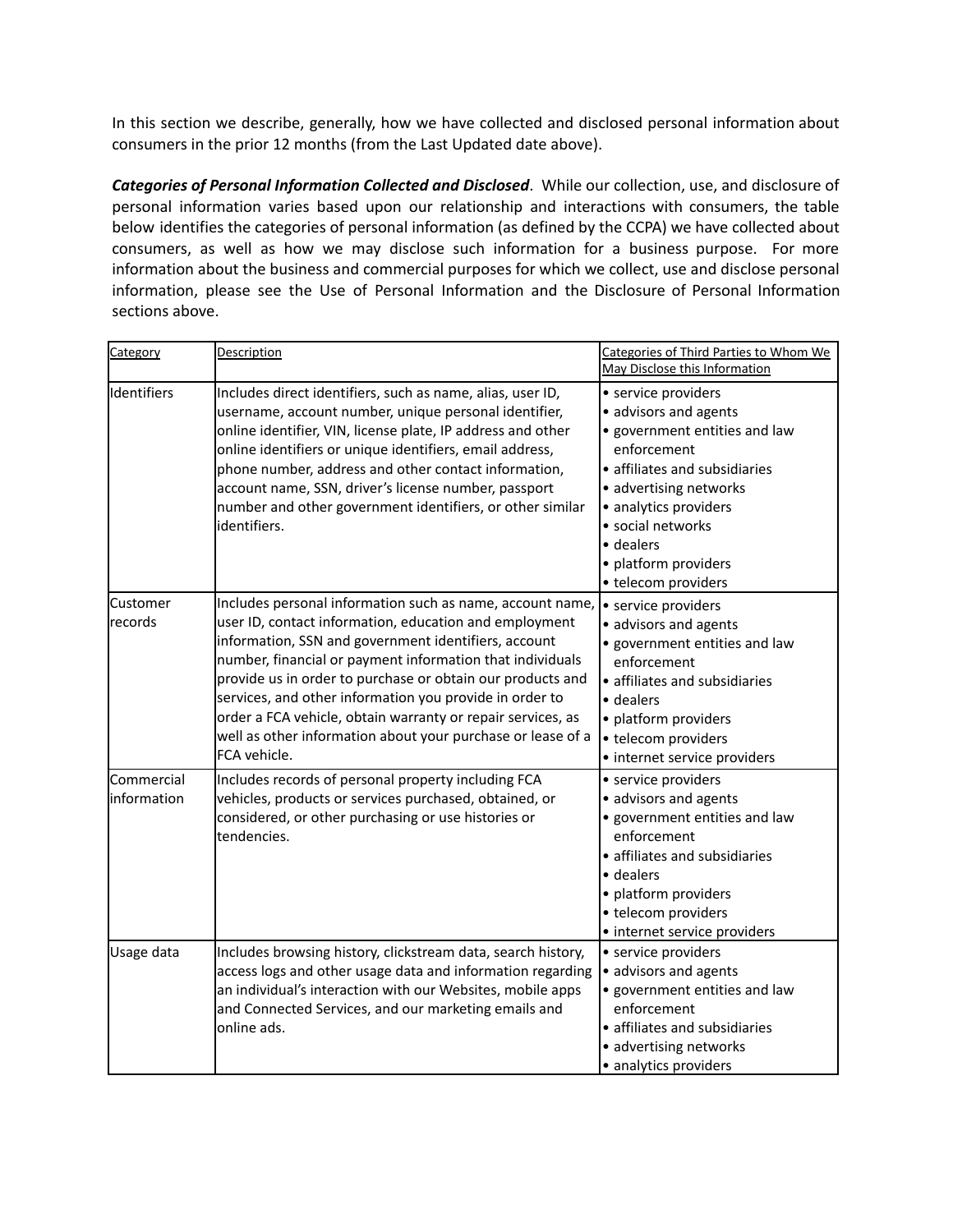| Geolocation                            |                                                                                                                                                                                                                                                                                                                                                                                 | · social networks<br>• internet service providers<br>• dealers<br>• platform providers<br>• telecom providers<br>• service providers                                                                                                              |
|----------------------------------------|---------------------------------------------------------------------------------------------------------------------------------------------------------------------------------------------------------------------------------------------------------------------------------------------------------------------------------------------------------------------------------|---------------------------------------------------------------------------------------------------------------------------------------------------------------------------------------------------------------------------------------------------|
| data                                   | Includes precise location information about a particular<br>individual, device, or vehicle.                                                                                                                                                                                                                                                                                     | • government entities and law<br>enforcement<br>• affiliates and subsidiaries<br>• advertising networks<br>• analytics providers<br>· social networks<br>• internet service providers<br>• dealers<br>• platform providers<br>• telecom providers |
| Audio, video<br>and electronic<br>data | Includes audio, electronic, visual, thermal, olfactory, or<br>similar information such as CCTV footage (e.g., collected<br>from visitors to our premises, photographs and images (e.g.,<br>that you provide us or post to your profile), call recordings<br>(e.g., of customer support calls), and information collected<br>from your vehicle (including telematics data).      | • service providers<br>• advisors and agents<br>• government entities and law<br>enforcement<br>• affiliates and subsidiaries<br>• internet service providers<br>· dealers<br>• platform providers<br>• telecom providers                         |
| Professional<br>linformation           | Includes professional or employment-related information.                                                                                                                                                                                                                                                                                                                        | • service providers<br>• advisors and agents<br>· government entities and law<br>enforcement<br>• affiliates and subsidiaries<br>• dealers                                                                                                        |
| Education<br>information               | Includes information about an individual's educational<br>history.                                                                                                                                                                                                                                                                                                              | • service providers<br>• advisors and agents<br>• government entities and law<br>enforcement<br>· affiliates and subsidiaries<br>· dealers                                                                                                        |
| Protected<br>classifications           | Includes characteristics of protected classifications under<br>applicable laws, such as disability information and medical<br>conditions (e.g., which we may collect in order to make<br>available appropriate accommodations at our Events) and<br>information that you voluntarily include in your account<br>profile (e.g., gender, marital status).                         | • service providers<br>• advisors and agents<br>· government entities and law<br>enforcement<br>• affiliates and subsidiaries<br>• dealers                                                                                                        |
| Inferences                             | Includes inferences drawn from other personal information<br>that we collect to create a profile reflecting an individual's<br>preferences, characteristics, predispositions, behavior,<br>attitudes, intelligence, abilities or aptitudes. For example,<br>we may analyze personal information in order to identify<br>the offers and information that may be most relevant to | • service providers<br>• advisors and agents<br>• government entities and law<br>enforcement<br>• affiliates and subsidiaries<br>• advertising networks<br>• analytics providers                                                                  |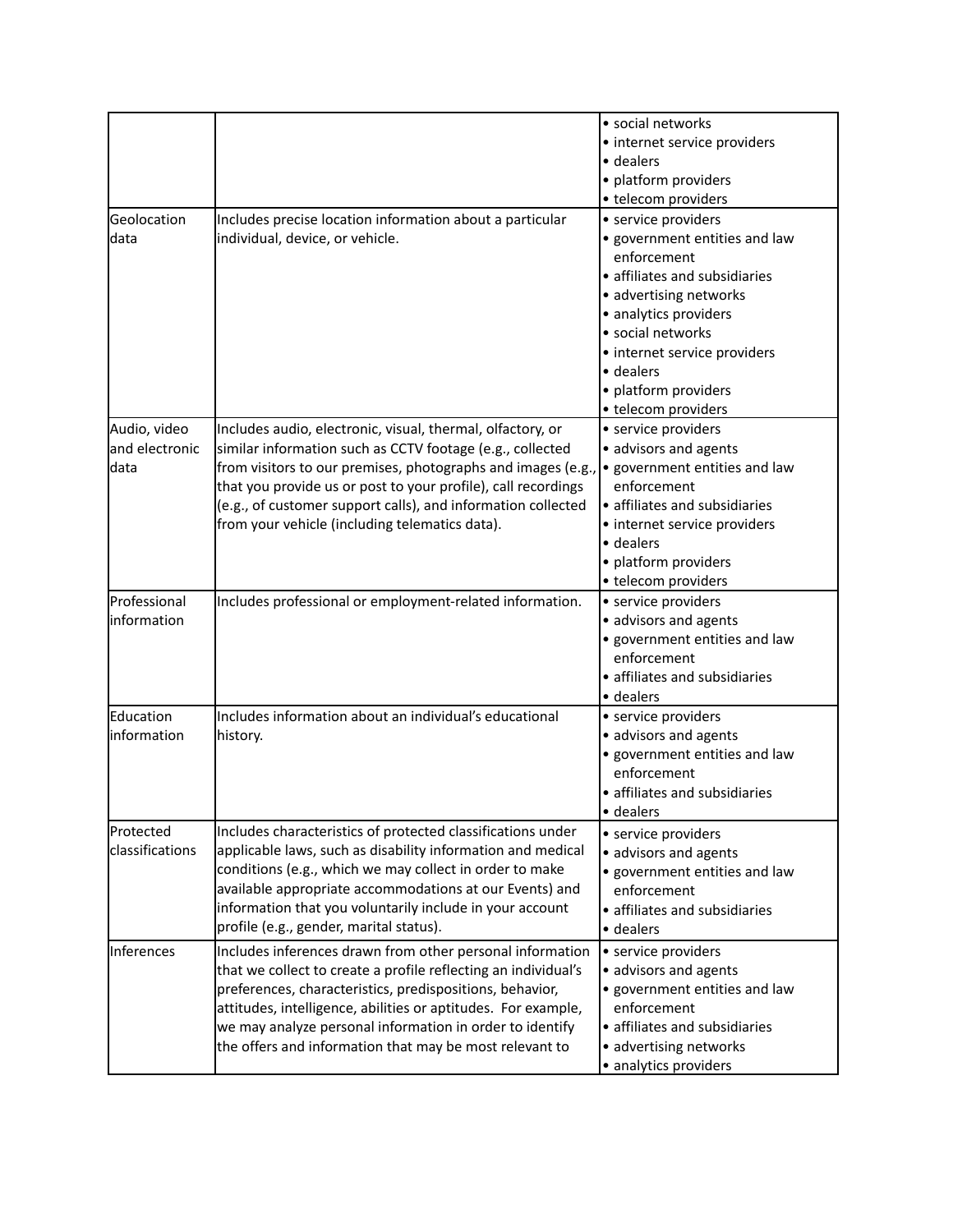| lcustomers, so that we can better reach them with relevant | <b>I</b> social networks |
|------------------------------------------------------------|--------------------------|
| offers and ads.                                            | dealers                  |

*Do We "Sell" Personal Information?* Under the CCPA, a "sale" includes disclosing or making available personal information to a third-party in exchange for monetary compensation or other benefits or value. While we do not disclose personal information to third parties in exchange for monetary compensation, we may disclose or make available certain categories of personal information to third parties in order to receive certain benefits or services, such as when we make browsing information available to third-party ad companies (through third-party tags on our Websites) in order to improve and measure our ad campaigns and reach users with more relevant ads and content. As defined by the CCPA, we may "sell" Usage Data and Identifiers to third-party advertising networks and analytics providers, and Identifiers, Customer Records, Commercial Information and Inferences to dealers so that they may use it to market and sell FCA vehicles and services.

*Sources of Personal Information*. As further described in the *Information We Collect* above, we may collect personal information from the following sources:

- directly from the individual
- advertising networks
- data analytics providers
- social networks
- internet service providers
- operating systems and platforms
- government entities
- data brokers/aggregators
- business and enterprise customers (e.g. fleet services)
- dealers
- platform providers
- telecom providers

#### **B. California Residents' Rights**

*CCPA Rights***.** In general, California residents have the following rights with respect to their personal information:

- Do-not-sell (opt-out): to opt-out of our sale of their personal information. While we may "sell" personal information as defined by the CCPA, we do not sell personal information about California consumers who we know are younger than 16 years old. California residents may opt out of sales of their personal information by us as set forth below.
- Right of deletion: to request deletion of their personal information that we have collected about them and to have such personal information deleted (without charge), subject to certain exceptions.
- Right to know: with respect to the personal information we have collected about them in the prior 12 months, to require that we disclose the following to them (up to twice per year and subject to certain exemptions):